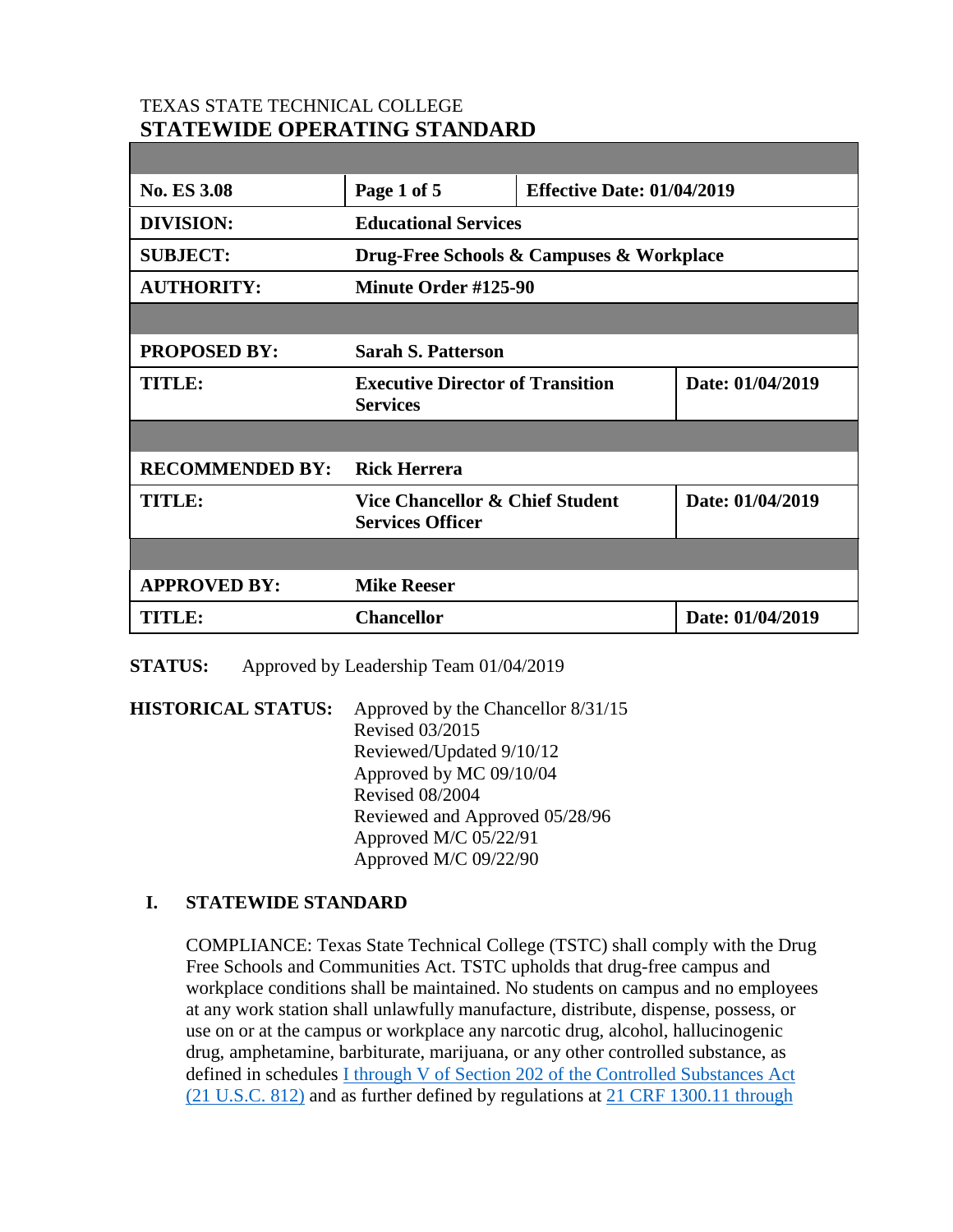1300.15.

## **II. PERTINENT INFORMATION**

The [Drug-Free Schools and Communities Act Amendments of 1989, Public Law](https://www.congress.gov/bill/101st-congress/house-bill/3614)  [101-226,](https://www.congress.gov/bill/101st-congress/house-bill/3614) requires that, as a condition of receiving funds or any other form of financial assistance under any federal program, an institution of higher education (IHE), state education agency (SEA), or local educational agency (LEA) must certify that it has adopted and implemented a program to prevent the unlawful possession, use, or distribution of illicit drugs and alcohol by students and employees.

The [Drug-Free Workplace Act of 1988](https://www.congress.gov/bill/100th-congress/house-bill/4719) requires that all grantees receiving grants from any federal agency certify to that agency that the grantee will maintain a drugfree workplace, or, in the case of a grantee who is an individual, certify to that agency that his or her conduct of grant activity will be drug free.

This Statewide Operating Standard (SOS) is subject to the exceptions set out in [SOS](http://www.tstc.edu/governance/es)  [ES 3.05, Alcohol and Drug Possession.](http://www.tstc.edu/governance/es)

# **III. GENERAL GUIDELINES**

In order to certify its compliance with the regulations, an IHE, such as TSTC, must adopt and implement a drug prevention program that includes annual notifications and methods of distribution. TSTC must also prepare and maintain a biennial review that is evaluated to ensure sanctions are enforced consistently.

#### **IV. DEFINITIONS**

**Campus**: Any property owned or leased by TSTC as Lessee including, but not limited to, College buildings, single residence dwellings (dormitories and apartments only, excluding designated housing occupied by students otherwise legal to possess and consume alcohol), classrooms, and any temporary geographical area being used for the College's activities or educational purposes.

**Workplace**: The site for the performance of work done in connection with TSTC or a federal grant including any school building or any school premises; any schoolowned vehicle or any other school-approved vehicle used to transport students to and from school or school activities; and off-school property during any schoolsponsored or school-approved activity, event, or function, such as a field trip or athletic event, where students are under the jurisdiction of the school.

#### **V. DELEGATION OF AUTHORITY**

The Chancellor, or his/her designee, has the authority and responsibility to implement this SOS.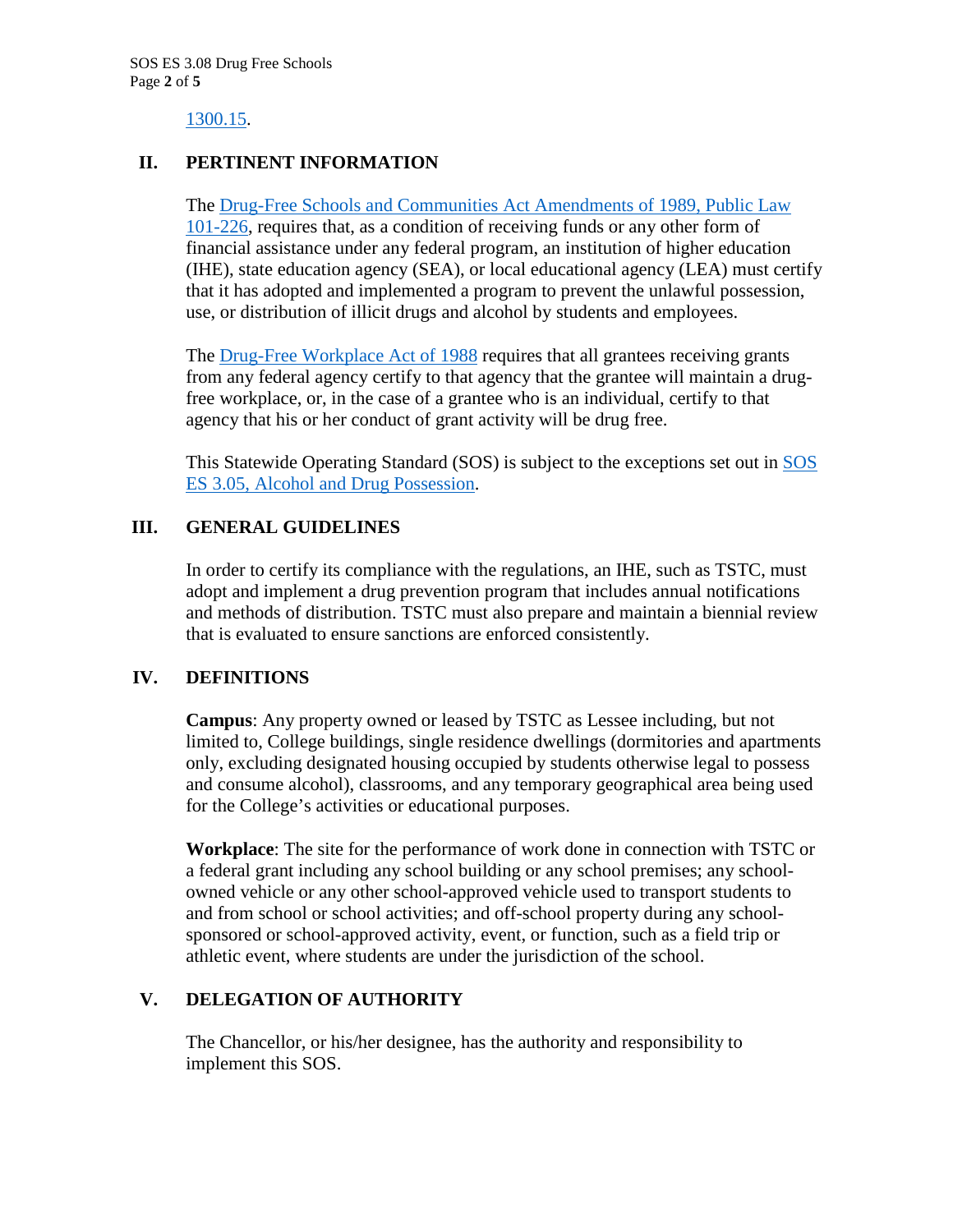# **VI. PERFORMANCE STANDARDS**

- 1. The TSTC policy on Drug-Free Schools and Campuses and Workplace is included in the TSTC Catalog and Student Handbook.
- 2. A biennial review is conducted and submitted to the Chancellor or to his/her designee prior to September 1, 1992, and biennially thereafter.
- 3. Drug-free awareness information is distributed to all employees and students on an annual basis.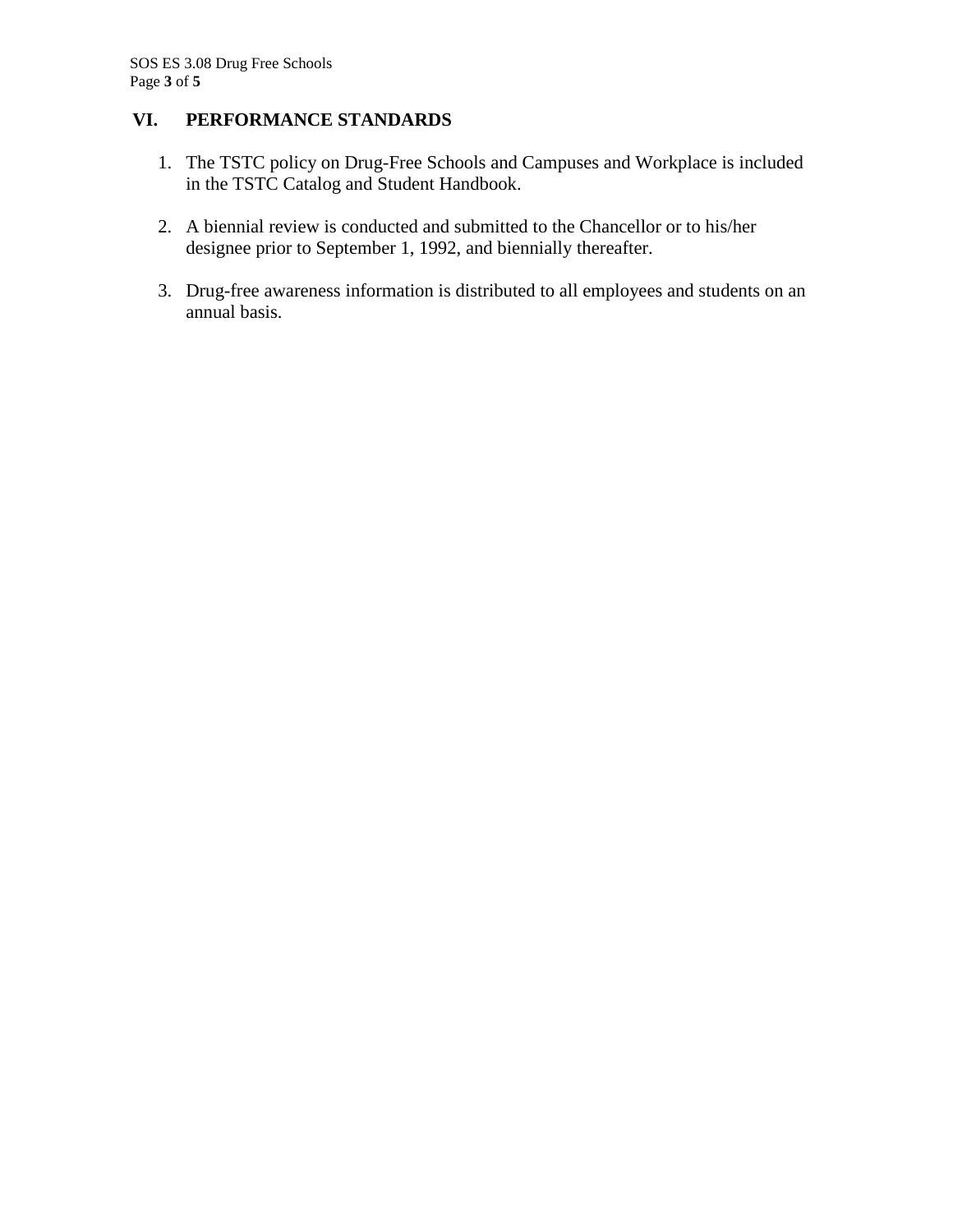# **APPENDIX**

#### **VII. RELATED STATEWIDE STANDARDS. LEGAL CITATIONS, OR SUPPORTING DOCUMENTS**

[Drug-Free Schools and Communities Act Amendments of 1989, Public Law 101-](https://www.congress.gov/bill/101st-congress/house-bill/3614) [226](https://www.congress.gov/bill/101st-congress/house-bill/3614) [Drug-Free Workplace Act of 1988](https://www.congress.gov/bill/100th-congress/house-bill/4719) [SOS ES 3.05, Alcohol and Drug Possession and Use](http://www.tstc.edu/governance/es) [TSTC Catalog and Student Handbook](http://www.tstc.edu/student_life/catalog) [TSTC Drug Free Schools and Campuses Website](http://www.tstc.edu/student_life/awareness)

## **VIII. OPERATING REQUIREMENTS:**

- 1. TSTC shall distribute annually to each student and employee of the College the following drug-free campus information:
	- a. Standards of conduct that clearly prohibit, at a minimum, the unlawful possession, use, or distribution of illicit drugs and alcohol by students and employees on the College's property or as part of any of the College's activities;
	- b. A description of the applicable legal sanctions under local, state, or federal law for the unlawful possession or distribution of illicit drugs and alcohol;
	- c. A description of the health risks associated with the use of illicit drugs and the abuse of alcohol;
	- d. A description of any drug or alcohol counseling, treatment, or rehabilitation or re-entry programs that are available to employees or students; and
	- e. A clear statement that the College will impose sanctions on students and employees (consistent with local, state, and federal law), and a description of those sanctions, up to and including expulsion or termination of employment and referral for prosecution, for violations of the standards of conduct required by Item 1.a., listed above.
- 2. TSTC shall conduct a biennial review of the College's program to:
	- a. Determine its effectiveness and implement changes to the program if they are needed; and
	- b. Ensure that the sanctions required by Item 1.e., listed above, are consistently enforced.